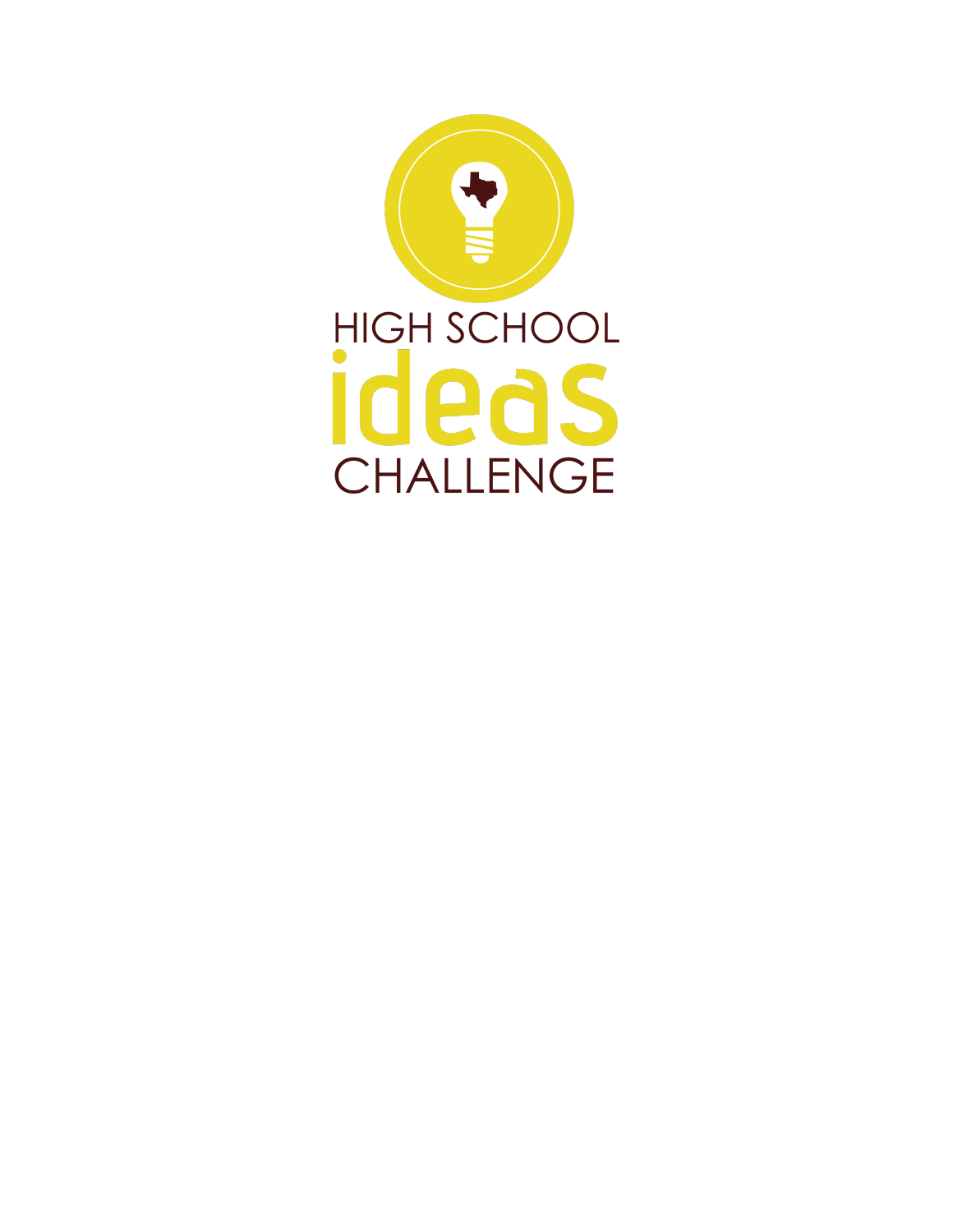

To enter the *Texas High School Ideas Challenge*, competitors must complete and submit an entry form through the designated online system. **By submitting an idea, all competitors certify that all ideas submitted are their own original work and that they have read and accept all terms, conditions, and rules of the competition.**

Visit our website for the application link [tx.ag/TXHSIdeasApplication](http://tx.ag/TXHSIdeasApplication). To view the entry form, click the "Create an Account or Login" button. Complete all fields as instructed before proceeding to click the final "Submit" button. Upon submitting the entry form, the main author of the entry will receive an email confirming that the entry is complete and is, to the best of our knowledge, eligible for judging, as well as your login information. This information can be used to login and make any changes necessary before the application deadline of March 31, 2021.

The McFerrin Center reserves the right to disqualify an entry previously deemed to be eligible.

The character limits listed below are the maximum. Start by writing your idea entry down and then carefully review and refine it. You can adequately describe nearly any business idea if you use the right words, and one of the intentional challenges of this competition is for students to be able to convey their idea in a concise and convincing manner.

Below, additional information is provided to help you complete each of the fields in the entry form. General comments about the overall form follow the discussion of the individual fields.

# Author Identification

Ideas authored by a single individual are acceptable but teams may include up to 5 authors. It is important to note that when the number of authors exceeds 2 or 3, the complexities of managing a large team will likely outweigh any benefits from adding additional authors to your application.

As a reminder, each author must be a current Texas high school student or aged 14-18 and not graduated from high school. Each author must also agree to the Challenge rules, terms and conditions in this guide. This is done by acknowledging a statement before completing the online submission. If there is more than one author for a particular idea, the author completing the submission is agreeing on behalf of the entire team. The e-mail addresses provided by authors will be used for any communications concerning the entry. **Any single author not in compliance with the above will disqualify the entire entry**.

### Idea Title

#### \*Character limit: 75 with spaces

The idea title is the only field that may be made public by the McFerrin Center. **Please do not place any information in the Idea Title field that you wish to keep from public view.** The idea title should be short, but descriptive.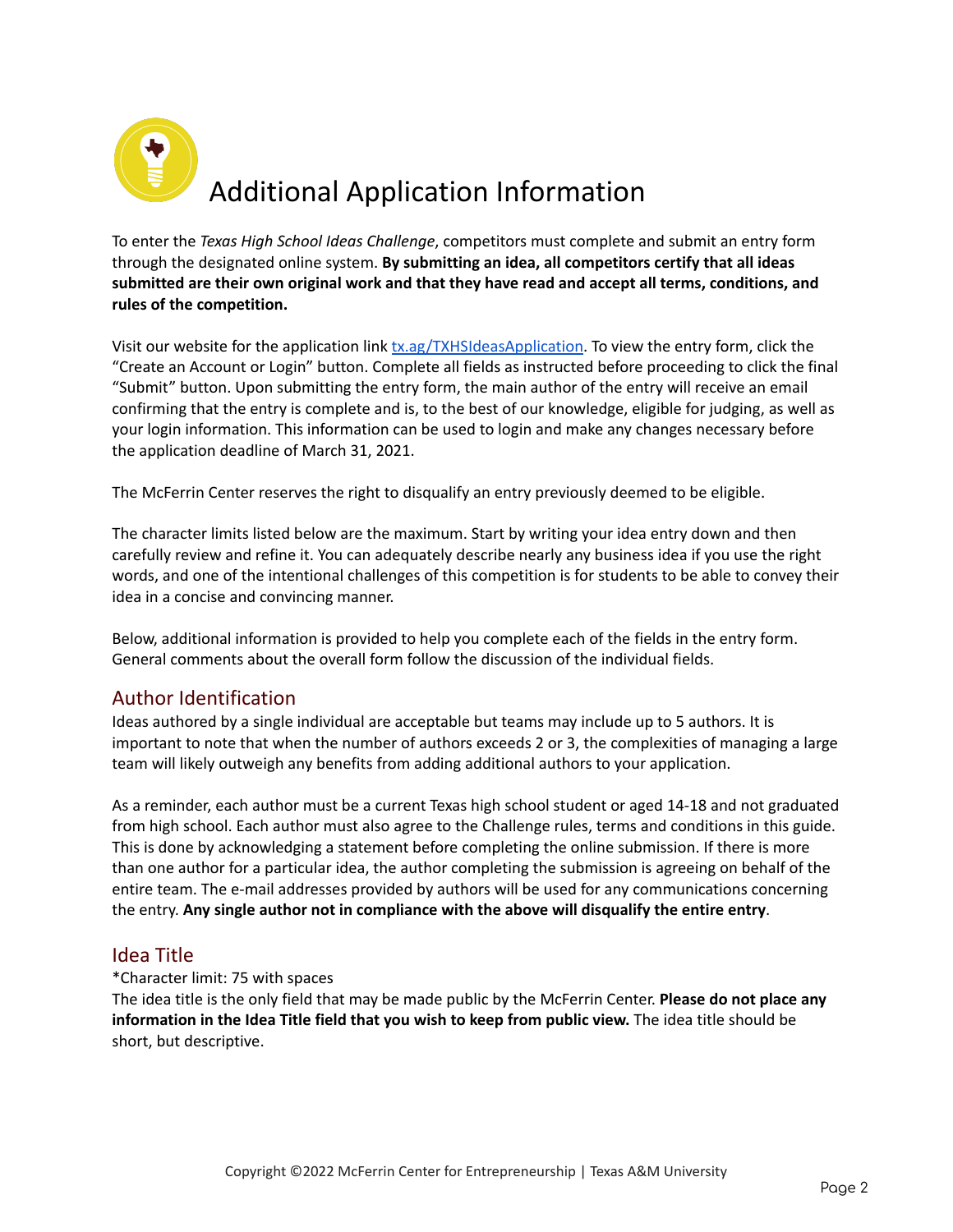## Idea Description

#### \*Character limit: 1250 with spaces

The Idea Description field is a place for you to persuasively describe your idea briefly and succinctly. You will find that should you actually start the business, you will use the information in this field more than in any other in this application. Starting a business involves garnering support from a number of stakeholders, and they are usually not impressed with what they expect to be YAWBBI – Yet Another Whiz-Bang Business Idea. The Idea Description must convey the essence and importance of what you are trying to do, and must do so very persuasively. So before you submit, be sure this section clearly describes what your product or service is, and how it will be used.

### Target Market

#### \*Character limit: 500 with spaces

In this field, you want to outline who will use your product or service, and what customer needs will be satisfied by it. How will they benefit? What is the value you are providing? Why should the judges believe that your product or service will be better than those currently in existence? If the product is truly new (nothing like it currently exists), how will you persuade customers of its value? What kinds of people make the purchase decision, and how do you plan to reach those people?

## Competitors and Competitive Advantage

#### \*Character limit: 1000 with spaces

New businesses are almost always trying to improve on or displace existing businesses, and very rarely do they not face any type of competition in the market. When preparing this section, ask yourself the following questions:

- What makes your idea unique?
- What businesses already sell products or services that will be negatively affected by your product or service?
- How easy will it be for others to copy your idea and kick your business out of the market?

Remember that a new business is nearly always at a disadvantage from an existing business, simply because they are new and have yet to attract any customers. If your idea takes customers away from others and can easily be copied, you are not likely to be in business long enough to establish a sustainable competitive advantage. How will competitors respond to your market entry, and how will you protect your business from their reactions? Hint: List 2-3 competitors or be very specific.

#### Resources

#### \*Character limit: 650 with spaces

This section is where you will describe the key resources you need to make your idea a reality. No idea gets off the ground by itself and there are different types of resources you will need to consider. The most obvious resource entrepreneurs need is money but think about the other, strategic resources you will need. These are what will make your idea rare and valuable and include items such as physical facilities and equipment, a brand, intellectual property, design sketches, and staff expertise, among others. If you don't own or have access to these resources now, be ready to describe in detail what you need to obtain in the future to be able to execute on your idea. You should also consider any partnerships or alliances you will need to be successful.